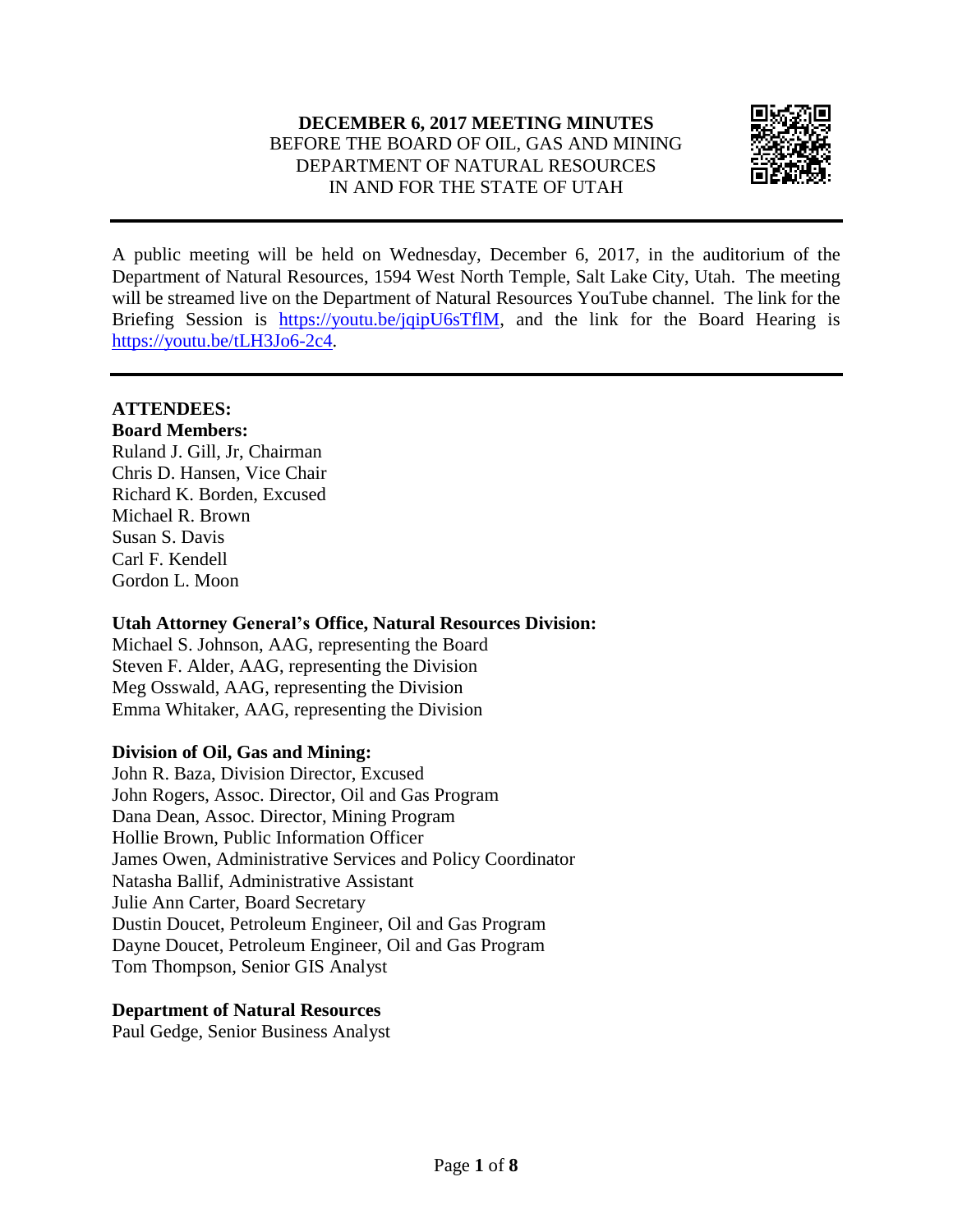**Alpine Court Reporting** Kellie Peterson, RPR

**Fox Rothschild LLP:**

Brent D. Chicken, Esq., attorneys for Crescent Point Energy U.S. Corporation

**MacDonald & Miller Mineral Legal Service, PLLC**

Relma M. Miller, Esq., attorneys for Crescent Point Energy U.S. Corporation

#### **Crescent Point Energy U.S. Corporation**

Keith Schetne, Development Engineer (Uintah Basin) Kevin T. Funk, Landman Jordan Dorn Wells, Landman Cameron R. Thompson, Senior Geologist Mark Ballard, Development Engineer

#### **Beatty & Wozniak, P.C.**

David P. Bolda, Esq., attorneys for Axia Energy II, LLC

#### **Ray Quinney & Nebeker P.C.**

Kelly A. Williams, Esq., attorneys for Hewitt Operating Inc., and Entrada Energy Corporation

#### **Hewitt Operating Inc., and Entrada Energy Corporation**

Dr. David A. Wavrek Jeremiah Burton Chris Cannon

#### **Lear & Lear PLLC**

Mitchell S. Maio, Esq., attorney for J. David Gowdy

#### **BRIEFING SESSION:**

The Chairman of the Board, Ruland J Gill, Jr., called the meeting to order at 9:00 a.m. Mr. John R. Baza. Director of the Division of Oil, Gas, and Mining, conducted the briefing session.

1. Environmental Excellence Award

Mr. John Baza, Director, reported on plans for the upcoming Environmental Excellence Award. The Division will send out requests for nominations in January, and will be accepting nominations through the end of February. The Board will have the opportunity to review the nominations at the March board hearing, and select nominees to present their projects at the April board hearing. The Board will award the Environmental Excellence Awards at the May board meeting.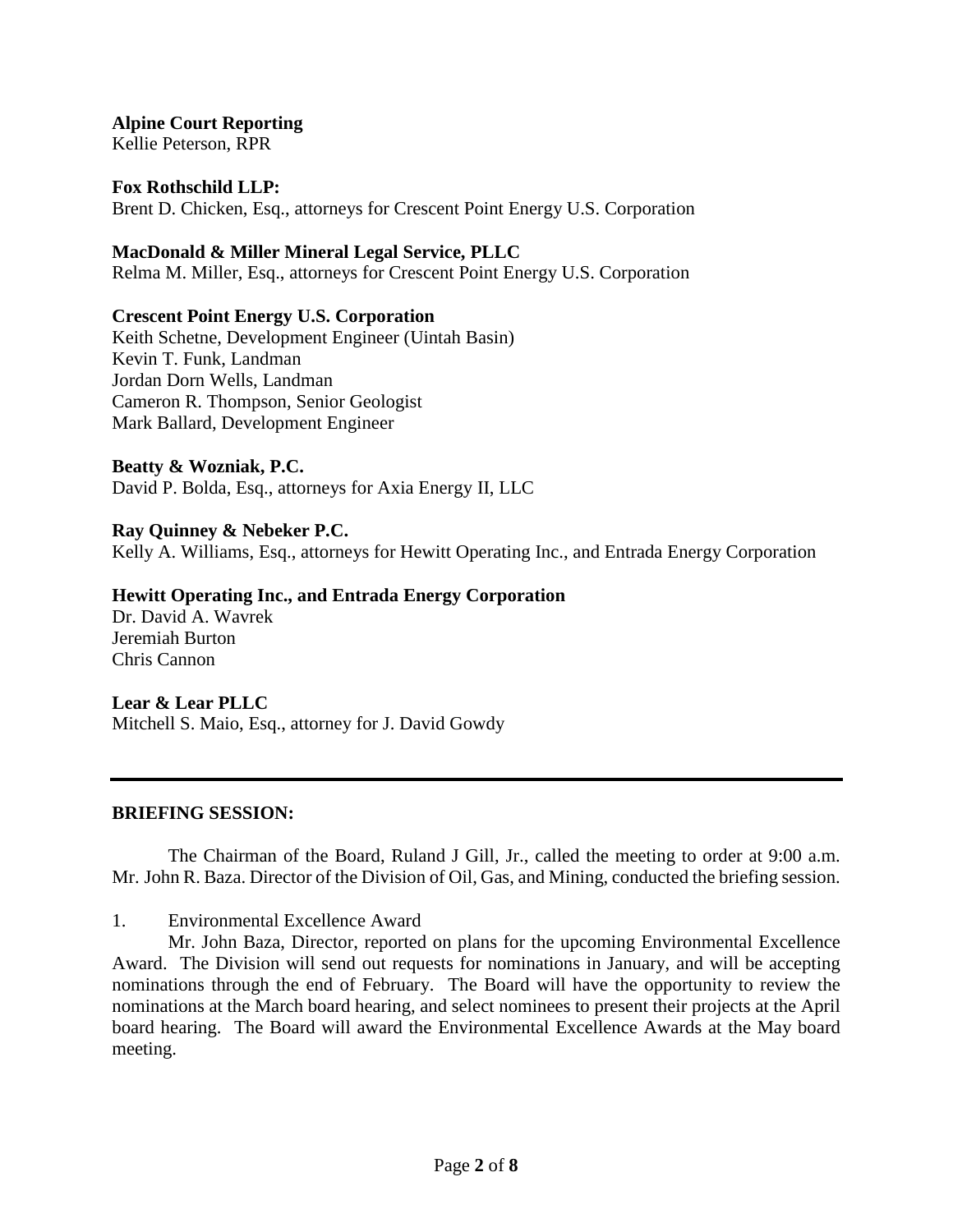#### 2. Division Video

Mr. John Baza, Director, introduced the new Division Video and explained that it was developed and prepared for use as a tool to explain to the Legislature the work that the Division performs. After the Board members were finished watching the video Mr. Baza announced that the video is available on the Divisions website, which is [ogm.utah.gov.](http://ogm.utah.gov/) The Division will begin using this video to educate legislators during the legislative season this fiscal year.

#### 3. Compulsory Pooling Rule Change

Mr. James Owen, Legislative Liaison, updated the Board on the status of the rule change. A letter has been sent out to the Informal Rule-making Review Group to solicit comments on the proposed rule. The Division will be accepting comments through January 9, 2018. After the comments come in an analysis will be performed and a report prepared. The results will be reported to the Board.

#### 4. CERCLA 108(b)

Dana Dean, Associate Director - Mining, gave the Board a PowerPoint presentation on the new CERCLA 108(b) rule which was recently published (see attached presentation).

#### 5. Other

- There was a discussion regarding the electronic features of the Board, such as the Board Books posted online, and the live streaming meeting videos which are posted on the Department of Natural Resources subscription page on YouTube. There was also a discussion of plans for the future and needs for legislative support going forward.
- There was a discussion of the Division's budget presentation at the Legislature.
- 6. Next Month's Agenda and Division Calendar
	- The Board's Holiday Open House is today from 5:00 p.m. to 7:00 p.m.
	- The Department of Natural Resources Award Meeting is on December 14, 2017, at 9:00 a.m. in the auditorium.
	- Lynn Kunzler's retirement party is on December 14, 2017, at 1:00 p.m.
	- The Division's Service Award Ceremony is on December 20, 2017, at 11:30 a.m.
	- The next Oil and Gas Collaborative meeting will be held on January 11, 2018, in Duchesne, Utah, at the Duchesne Events Center, at 9:00 a.m.
	- The next Board Hearing will be on January 31, 2018.
- 7. Opportunity for Public Comment

The Chairman opened the meeting for public comment. Seeing that there were no comments, the meeting was adjourned at 9:44 a.m. The Formal Session will begin at 10:00 a.m.

#### **FORMAL SESSION:**

The Chairman, Ruland J. Gill, Jr., called the formal session of the Board of Oil Gas and Mining hearing to order at 10:10 a.m. The Board heard the following matters: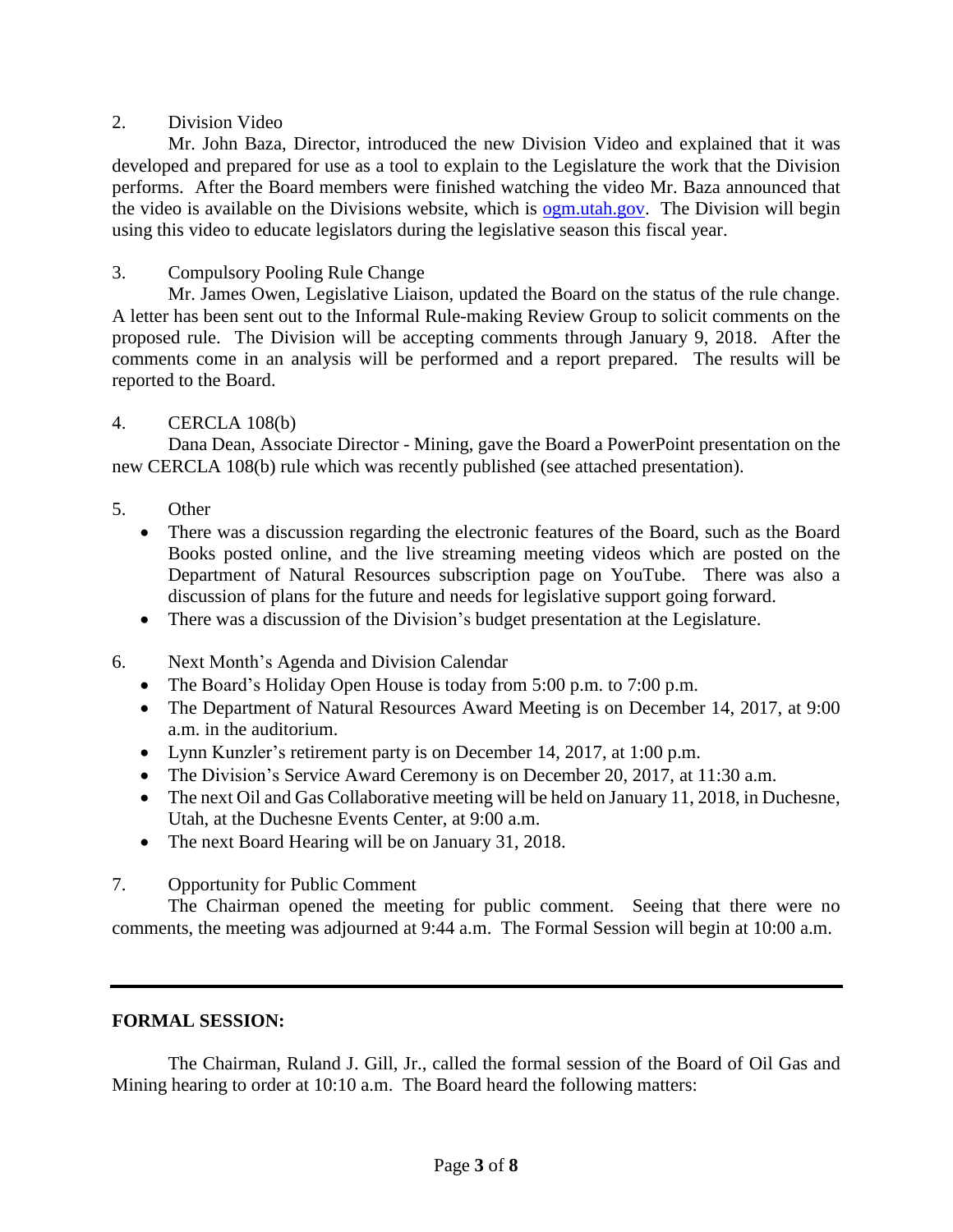*Please note: Transcripts of the formal items will be available for review at the Division offices approximately fifteen business days after the hearing date. Copies of individual transcripts may be purchased from Alpine Court Reporting, 243 East 400 South, Suite 101B, Salt Lake City, Utah 84111, ph.: 801-691-1000.*

*All documents pertaining to the matters listed below are on file at the Division of Oil, Gas and Mining and may be inspected at the Division's office, and inspected online at the Utah Board of Oil, Gas and Mining's website at* <http://ogm.utah.gov/amr/boardtemp/redesign/books2017.php>*.*

1. Docket No. [2017-022](http://ogm.utah.gov/amr/boardtemp/redesign/2017/12_Dec/Dockets/2017-022_179-18_KGH.php) Cause No. 179-18 – In the matter of the Request for Agency Action of KGH OPERATING COMPANY for an order establishing a temporary spacing unit encompassing all of Sections 20, 29, and 31, and Lots 1-9 and the SE¼NW¼, SW¼, and N½SE¼ of Section 32, Township 9 South, Range 25 East, S.L.M., Uintah County, Utah, and approving an exception location for the Bonanza State 20-15H extended lateral horizontal well located in those lands.

*(KGH will report as required by Board Order. This matter has been continued to the Board's regularly scheduled hearing on June 27, 2018.)*

Time: 10:10 a.m. to 10:12 a.m.

Board Members present: Ruland J Gill, Jr., Chairman, Michael R. Brown, Susan S. Davis, Chris D. Hansen, Carl F. Kendell, and Gordon L. Moon. Richard K. Borden was excused.

Counsel for the Board: Michael S. Johnson, Assistant Attorney General, Utah Attorney General's Office, Natural Resources Division.

Counsel for the Division: Steven F. Alder, Meg Osswald, and Emma Whitaker, Assistant Attorneys General, Utah Attorney General's Office, Natural Resources Division.

Counsel for the Petitioner: Frederick M. MacDonald, Esq., MacDonald & Miller Mineral Legal Services, PLLC, attorneys for Petitioner KGH Operating Company. Not present.

This matter has been continued to the Board's regularly scheduled hearing on June 27, 2018.

2. Docket No. [2017-028](http://ogm.utah.gov/amr/boardtemp/redesign/2017/12_Dec/Dockets/2017-028_139-151_Crescent.php) Cause No. 139-151 – In the matter of the Request for Agency Action of CRESCENT POINT ENERGY U.S. CORPORATION for an order amending the Board's Order in Docket No. 2014-035, Cause No. 139-124 and establishing overlapping 640-acre drilling units and overlapping 1,280-acre drilling units, for the production of oil, gas and associated hydrocarbons from the Lower Green River and Green River-Wasatch Formations in Sections 1-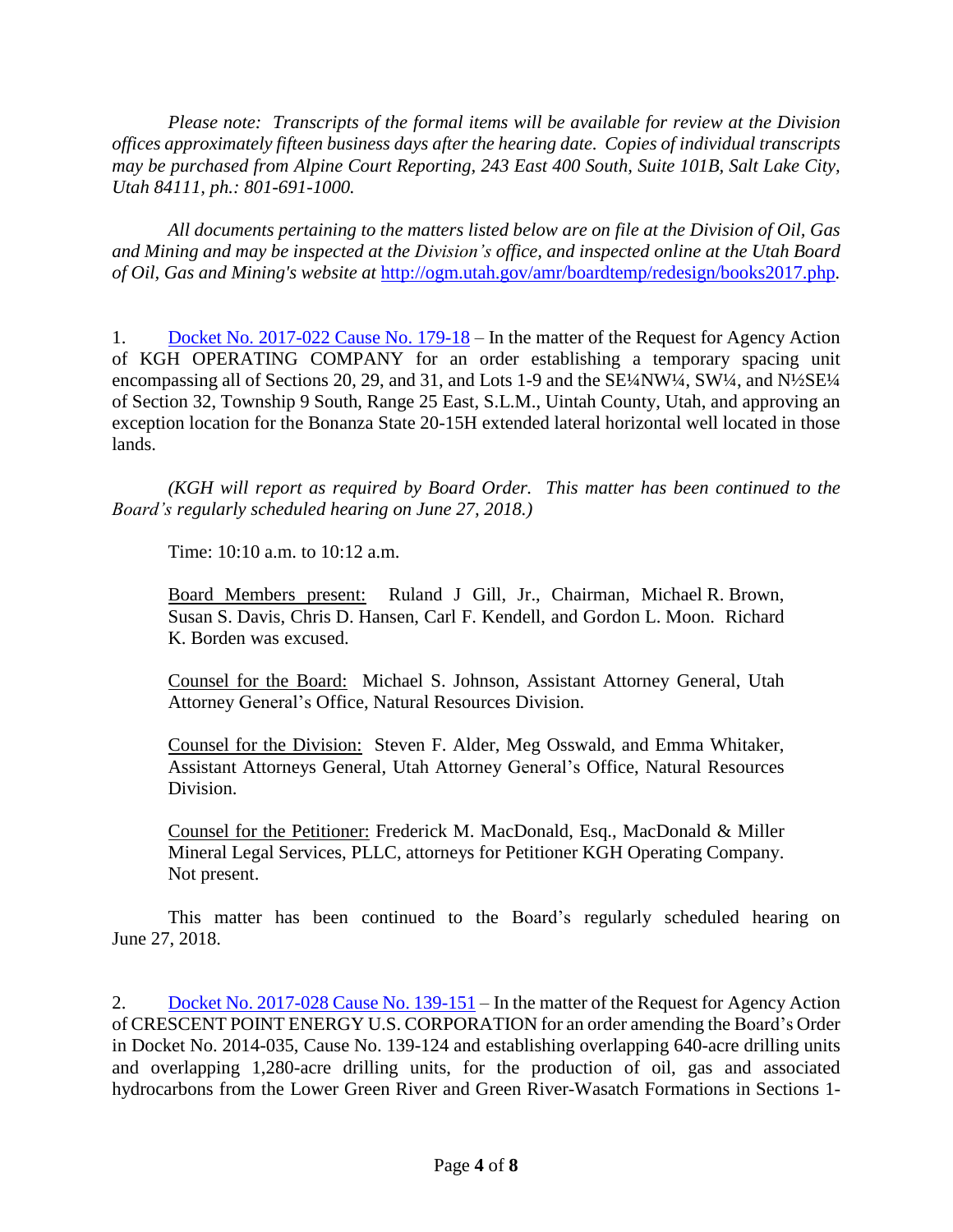36, Township 3 South, Ranges 5 West Through 7 West, U.S.M.; Sections 1-36, Township 4 South, Ranges 6 West Through 7 West, U.S.M.; and Sections 2-22 and 30, Township 4 South, Range 5 West, U.S.M., all in Duchesne County, Utah.

Time: 10:15 a.m. to 12:16 p.m.

Board Members present: Ruland J Gill, Jr., Chairman, Michael R. Brown, Susan S. Davis, Chris D. Hansen, Carl F. Kendell, and Gordon L. Moon. Richard K. Borden was excused.

Counsel for the Board: Michael S. Johnson, Assistant Attorney General, Utah Attorney General's Office, Natural Resources Division.

Counsel for the Division: Steven F. Alder, Assistant Attorneys General, Utah Attorney General's Office, Natural Resources Division. Witnesses: John Rogers, and Dustin Doucet.

Counsel for the Petitioner: Brent D. Chicken, Esq., Fox Rothschild LLP, attorneys for Crescent Point Energy U.S. Corporation. Witnesses: Keith Schetne, Kevin T. Funk, and Cameron Thompson.

The Petitioner requested that the Board approve the petition as presented. The Division supports the request. The Board granted the request as presented with the conditions as discussed and agreed upon by the parties. The vote was unanimous. Mr. Brent D. Chicken, Esq., will prepare the order.

Ruland J Gill, Jr., Chairman, Michael R. Brown, Susan S. Davis, Chris D. Hansen, Carl F. Kendell, and Gordon L. Moon were present to participate in the hearing and vote on the matter. Richard K. Borden was excused.

3. Docket No. [2017-029](http://ogm.utah.gov/amr/boardtemp/redesign/2017/12_Dec/Dockets/2017-029_139-152_Axia.php) Cause No. 139-152 – In the matter of the Request for Agency Action of AXIA ENERGY II, LLC for an order pooling all interests, including the compulsory pooling of the interests of certain non-consenting and unlocatable owners, within four 1,280-acre drilling units (for five wells) established for the production of oil, gas and associated hydrocarbons from the Lower Green River-Wasatch (Colton) Formations, comprised of all of Sections 26 and 35, and 27 and 34 of Township 2 South, Range 1 West, U.S.M., Uintah and Duchesne Counties; and Sections 26 and 35 and 27 and 34 of Township 2 South, Range 2 West, U.S.M., Duchesne County, Utah.

*(The Board will consider the recommended findings of fact and conclusions of law generated by the hearing examiner from the hearing on November 28, 2017.)*

Time: 10:12 a.m. to 10:15 a.m.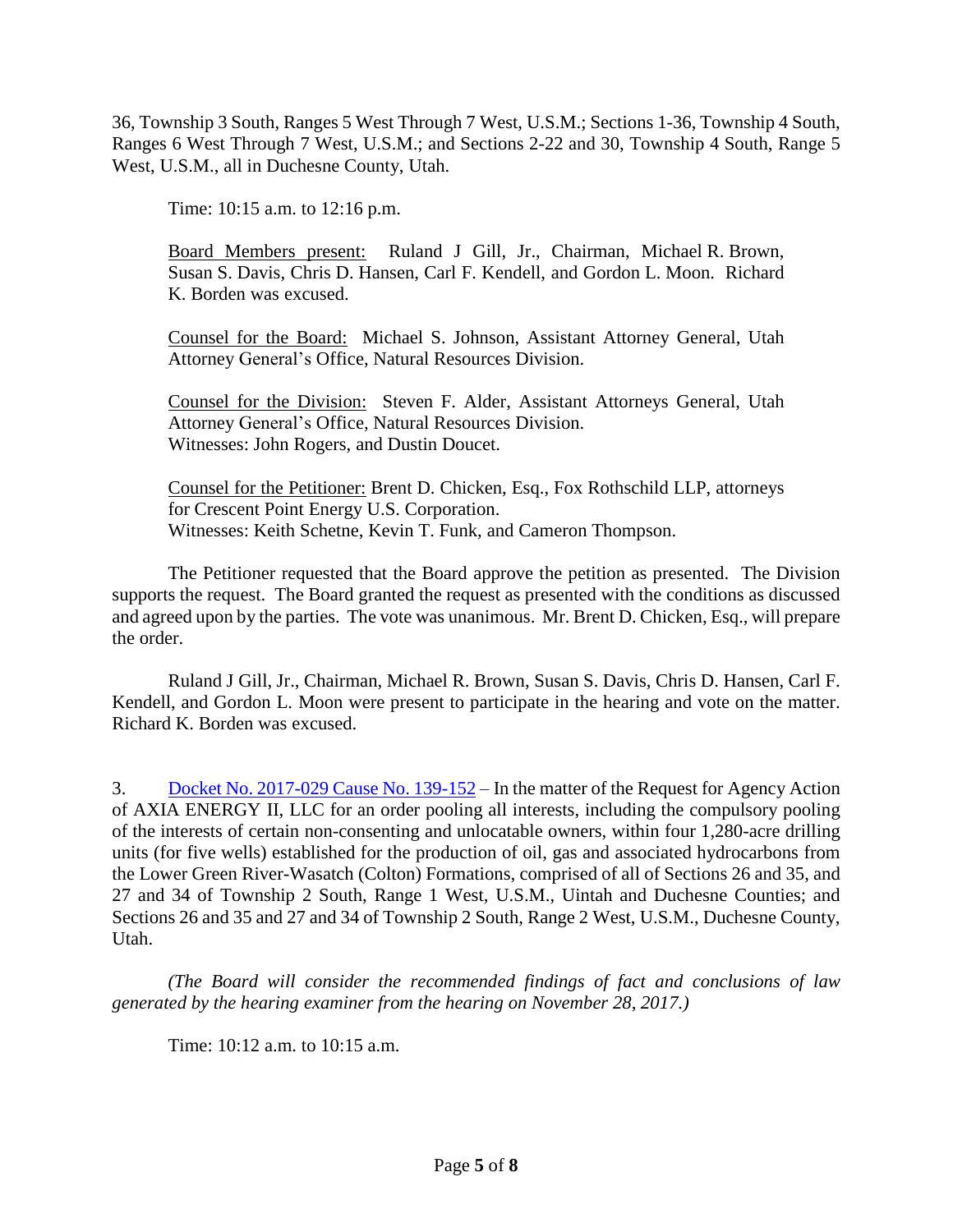Board Members present: Ruland J Gill, Jr., Chairman, Michael R. Brown, Susan S. Davis, Chris D. Hansen, Carl F. Kendell, and Gordon L. Moon. Richard K. Borden was excused.

Counsel for the Board: Michael S. Johnson, Assistant Attorney General, Utah Attorney General's Office, Natural Resources Division.

Hearing Examiner: John C. Rogers, Hearing Examiner, Assoc. Director, Oil and Gas, Utah Division of Oil, Gas and Mining.

Counsel for the Hearing Examiner: Meg Osswald, Assistant Attorney General, Natural Resources Division.

Counsel for the Division: Steven F. Alder, Assistant Attorneys General, Utah Attorney General's Office, Natural Resources Division. Witness: Dustin Doucet.

Counsel for the Petitioner: David P. Bolda, Esq., Beatty & Wozniak, P.C., attorneys for Axia Energy II, LLC.

The Hearing Examiner, Mr. John C. Rogers, reported on the Recommended Findings of Fact and Conclusions of Law that was generated as a result of the hearing on November 28, 2017. The Hearing Examiner asked the Board to adopt the Hearing Examiner's Recommended Findings of Fact and Conclusions of Law.

The Board approved the Hearing Examiner's Recommended Findings of Fact and Conclusions of Law. The vote was unanimous. Mr. David P. Bolda, Esq., will prepare the Board's final order.

Ruland J Gill, Jr., Chairman, Michael R. Brown, Susan S. Davis, Chris D. Hansen, Carl F. Kendell, and Gordon L. Moon were present to participate in the hearing and vote on the matter. Richard K. Borden was excused.

4. Docket No. [2017-030](http://ogm.utah.gov/amr/boardtemp/redesign/2017/12_Dec/Dockets/2017-030_142-16_Crescent.php) Cause No. 142-16 – In the matter of the Request for Agency Action of CRESCENT POINT ENERGY U.S. CORPORATION for an order: Approving unit operations and enhanced and secondary recovery operations in the Lower Green River and Green River-Wasatch Formations in all of Sections 9, 10, 15 and 16, Township 4 South, Range 2 East, U.S.M., Uintah County, Utah, and the underground injection of water into said formations; certifying such operations as an enhanced recovery project; and vacating the orders in Cause Nos. 142-13 and 142-14.

Time: 1:11 p.m. to 2:00 p.m.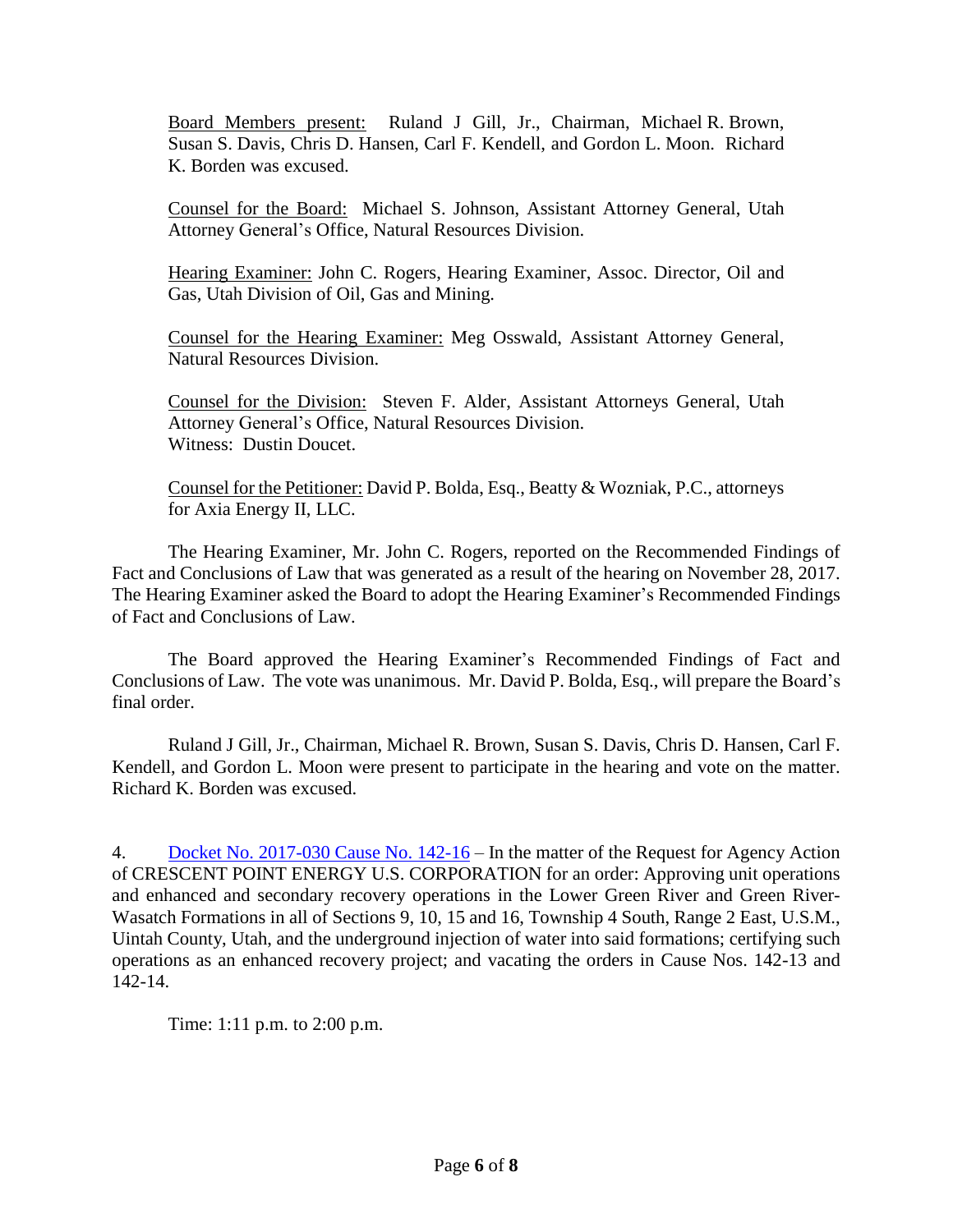Board Members present: Ruland J Gill, Jr., Chairman, Michael R. Brown, Susan S. Davis, Chris D. Hansen, Carl F. Kendell, and Gordon L. Moon. Richard K. Borden was excused.

Counsel for the Board: Michael S. Johnson, Assistant Attorney General, Utah Attorney General's Office, Natural Resources Division.

Counsel for the Division: Meg Osswald, Assistant Attorneys General, Utah Attorney General's Office, Natural Resources Division. Witnesses: John Rogers, and Dustin Doucet.

Counsel for the Petitioner: Relma M. Miller, MacDonald & Miller Mineral Legal Services, PLLC, attorneys for Petitioner Crescent Point Energy U.S. Corporation. Witnesses: Jordan Dorn Wells, Cameron R. Thompson, and Mark Ballard.

The Petitioner asked the Board to approve the request as presented. The Division had no objections to the Petitioner's request. The Board granted the request as presented to be effective upon such time as 70 percent of the cost-bearing interest owners and 70 percent of the cost-free owners have approved the unit agreement and unit operating agreement. The vote was unanimous. Ms. Relma M. Miller will prepare the order.

Ruland J Gill, Jr., Chairman, Michael R. Brown, Susan S. Davis, Chris D. Hansen, Carl F. Kendell, and Gordon L. Moon were present to participate in the hearing and vote on the matter. Richard K. Borden was excused.

5. Docket No. [2017-020](http://ogm.utah.gov/amr/boardtemp/redesign/2017/12_Dec/Dockets/2017-020_274-02_Hewitt.php) Cause No. 274-02 – In the matter of the Notice of Agency Action for an order forfeiting Surety Bond No. RLB0012264 provided by HEWITT OPERATING INC. and authorizing the Division to plug and reclaim the Liberty #1 Well API 43-023-30020 located in Section 34, Township 12S, and Range 1E, Juab County, Utah.

*(This matter has been continued from the October 25, 2017, Board Hearing)*

Time: 2:27 p.m. to 5:13 p.m.

Board Members present: Ruland J. Gill, Jr, Chairman, Chris D. Hansen, Vice-Chair, Susan S. Davis, and Gordon L. Moon. Carl F. Kendell was recused from this matter and excused from the meeting. Richard K. Borden, and Michael R. Brown were excused.

Counsel for the Board: Michael S. Johnson, Assistant Attorney General, Utah Attorney General's Office, Natural Resources Division.

Counsel for the Division: Steven F. Alder, and Meg Osswald, Assistant Attorneys General, Utah Attorney General's Office, Natural Resources Division. Witnesses: John Rogers, Dustin Doucet, and Dayne Doucet.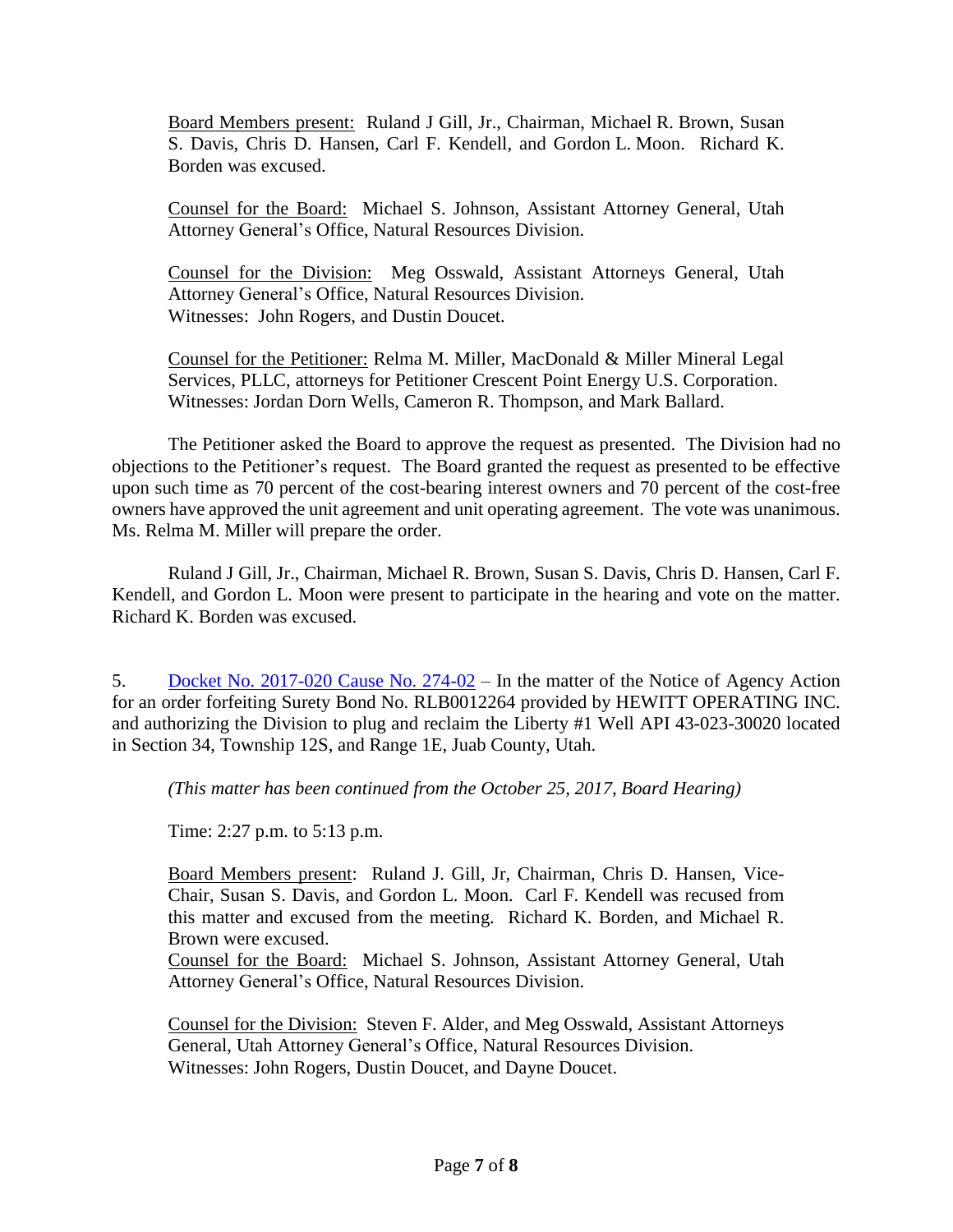Counsel for the Respondent: Kelly A. Williams, Esq., Ray Quinney & Nebeker P.C., attorneys for Hewitt Operating Inc., and Entrada Energy Corporation. Witnesses: David A. Wavrek, and Jeremiah Burton.

Counsel for J. David Gowdy: Mitchell S. Maio, Esq., Lear & Lear PLLC.

This matter was first heard at the Board's regularly scheduled meeting on September 27, 2018. At the September meeting the Board heard testimony and evidence from the Division and from the Petitioner's first witness before deciding to continue this matter to the October meeting on October 25, 2017. The matter was continued from the October meeting to the December meeting on December 6, 2017.

At the December meeting both parties gave a brief summary of their positions in the matter. The Division is seeking an order forfeiting the surety bond and authorizing reclamation of the Liberty #1 Well. The Respondent objects to the Division's request and asks the Board to deny the Division's petition. The Board heard testimony and evidence from the Respondent. The Board took the matter under advisement.

Ruland J Gill, Jr., Chairman, Chris D. Hansen, Vice-Chairman, Susan S. Davis, and Gordon L. Moon were present to participate in the hearing and vote on the matter. Carl F. Kendell was recused. Richard K. Borden and Michael R. Brown were excused.

The hearing was adjourned at 5:13 p.m. p.m.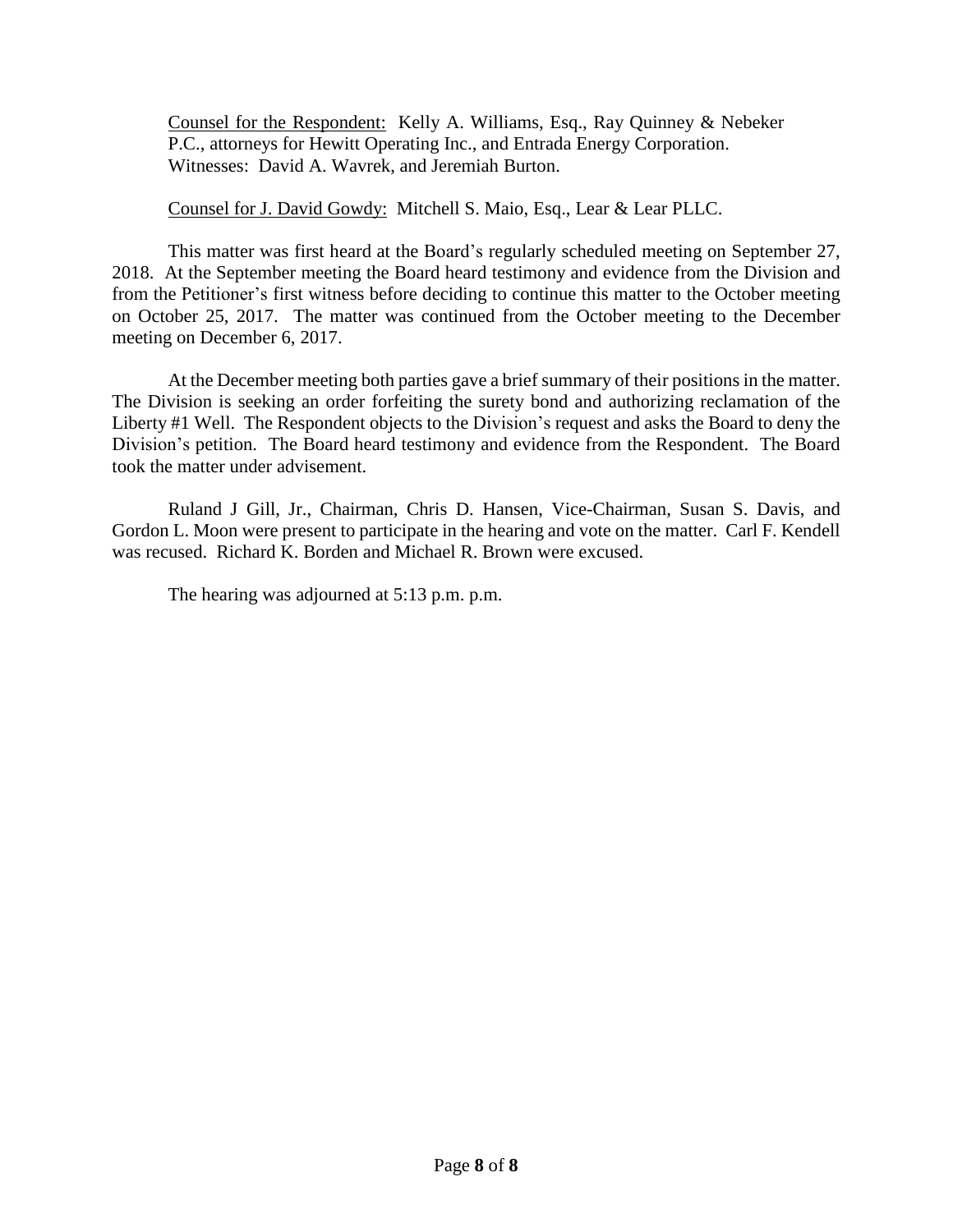

## **CERCLA 108(b) Financial Responsibility Rulemaking**

## **Presented to the Board of Oil, Gas and Mining**  December 6, 2017

By Dana Dean, P.E. - Associate Director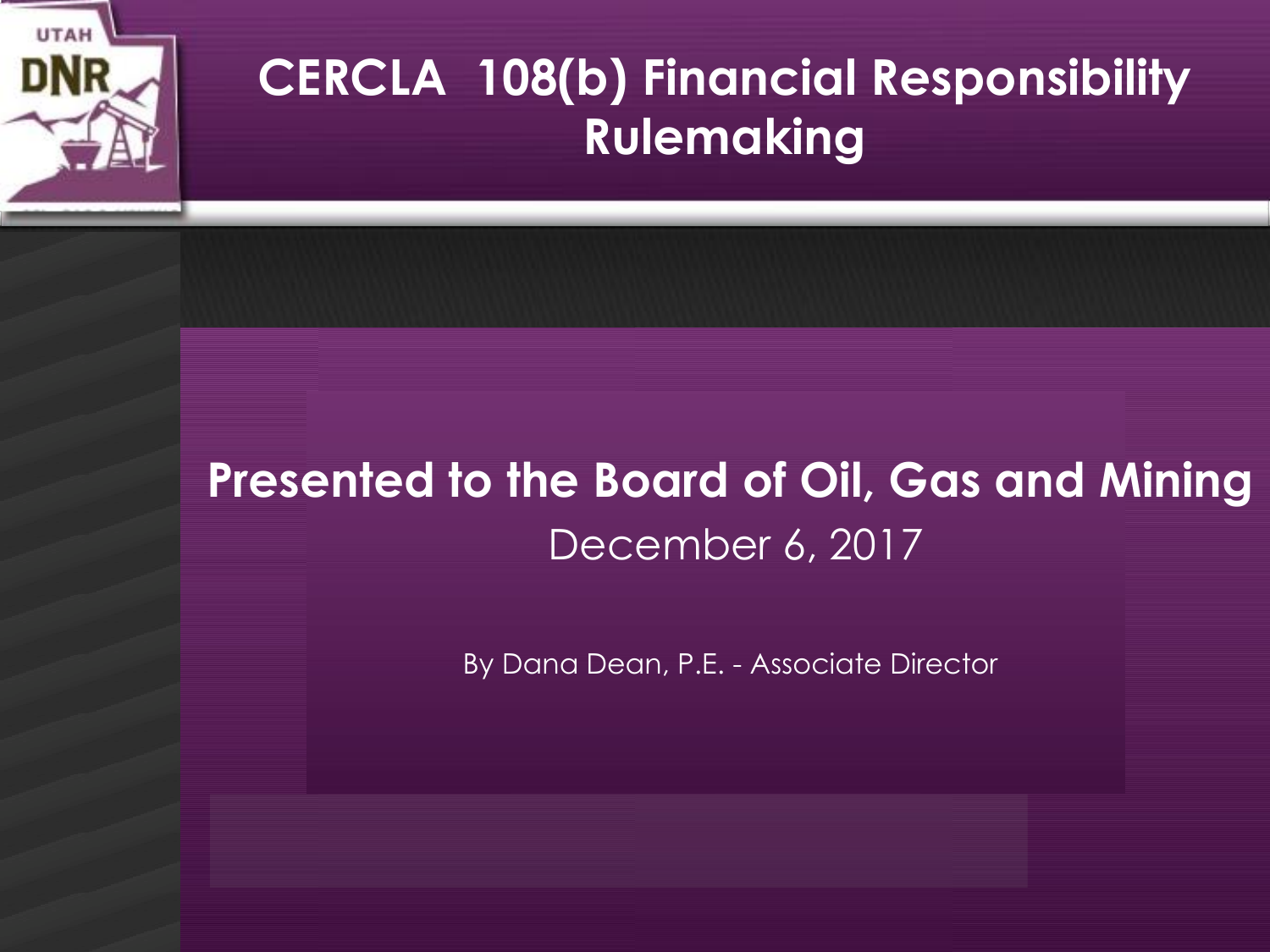

December 11, 1980 – Congress enacts the Comprehensive Environmental Response, Compensation and Liability Act (CERCLA or Superfund)

March 12, 2008 – The Sierra Club and others file suit in US Dist. Court for the Northern District of California

Feb. 25, 2009 – EPA ordered to identify industries subject to future financial assurance regulations under CERCLA

July 28, 2009 – EPA identifies hard rock mining industry as the first industry for which to develop financial responsibility requirements.

January 11, 2017 Draft Rule Published in Federal Register

December 1, 2017 EPA Decision no rule needed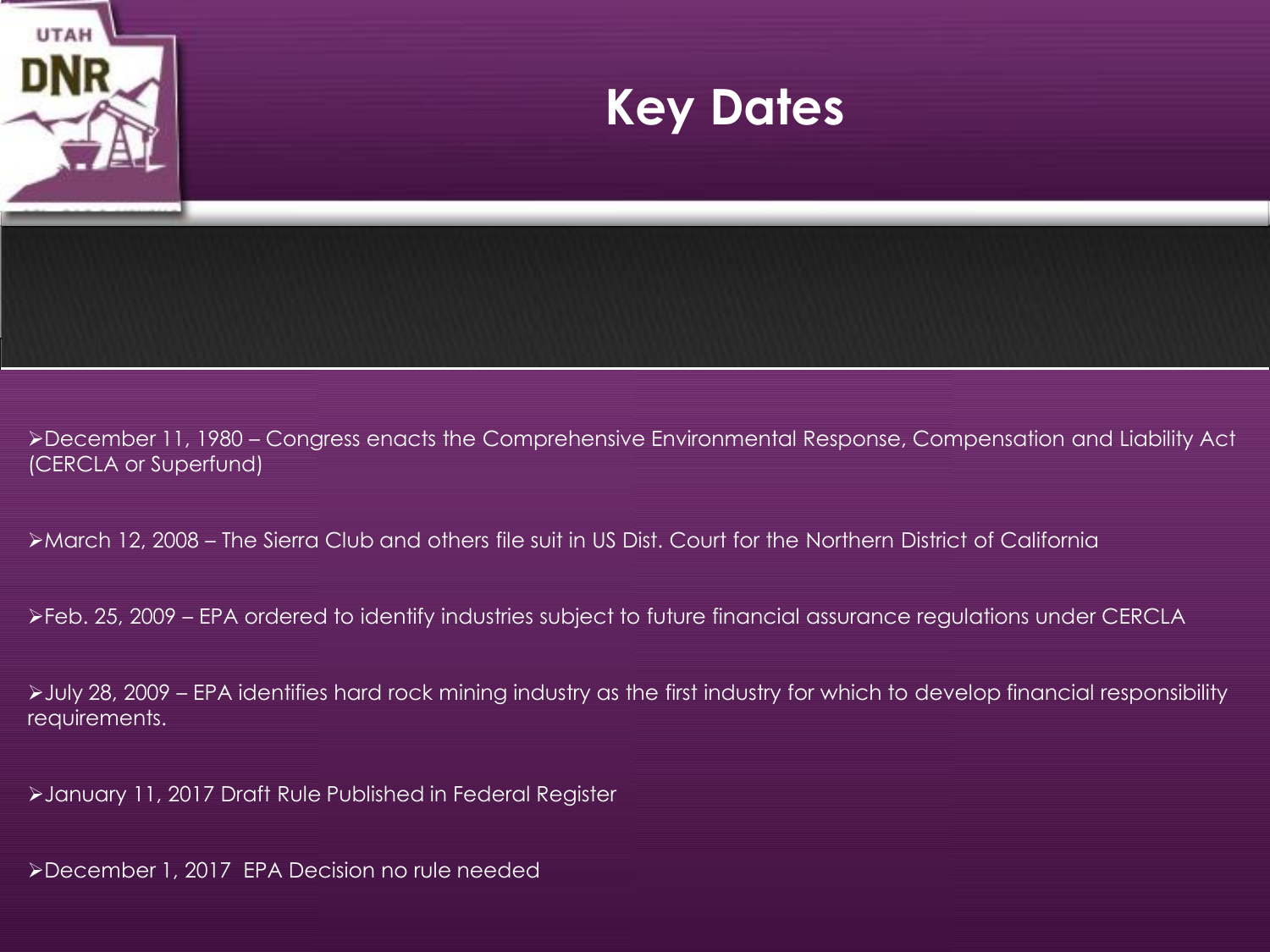

- Of the 1,635 sites that were proposed, listed, or deleted as of October 2007, 90 of them – seven percent – are mining or smelting sites.
- The metal mining industry disposes of large amounts of waste to the environment.
- $\triangleright$  Independent reports identified mining as appropriate to evaluate for this type of regulation.
- $\triangleright$  Commodity prices make the mining industry susceptible to bankruptcy.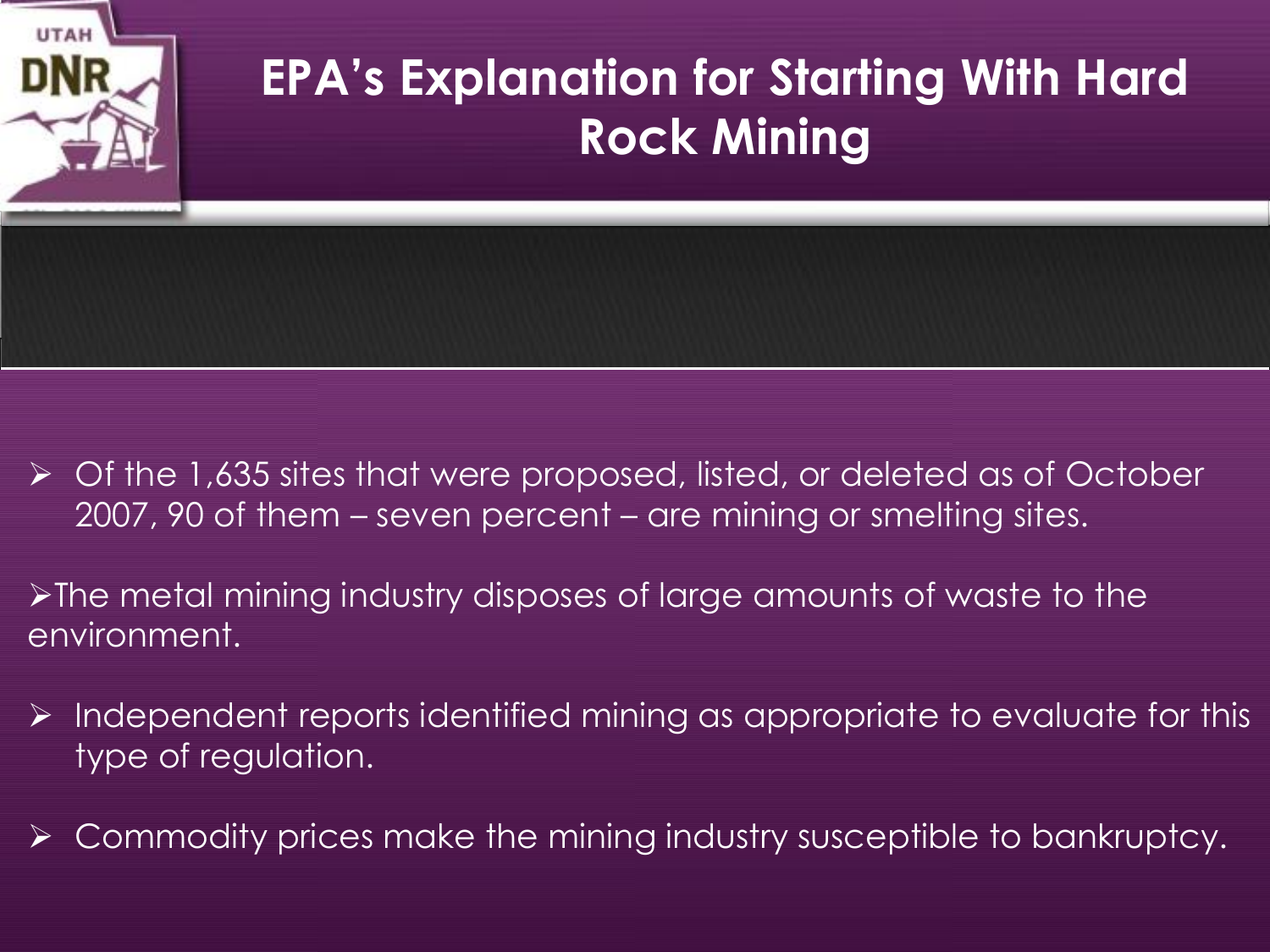

FR Notice first defined hard rock mining facilities as "those which extract, beneficiate or process metals (*e.g.,*copper, gold, iron, lead, magnesium, molybdenum, silver, uranium, and zinc) and non-metallic, non-fuel minerals (*e.g., asbestos, gypsum, phosphate rock,*and sulfur).

However, it references a memo exempting 59 minerals, mostly industrial minerals. Notably for Utah: Sand and gravel, crushed stone, dimension stone, gilsonite, lime,

gypsum, salt and sodium compounds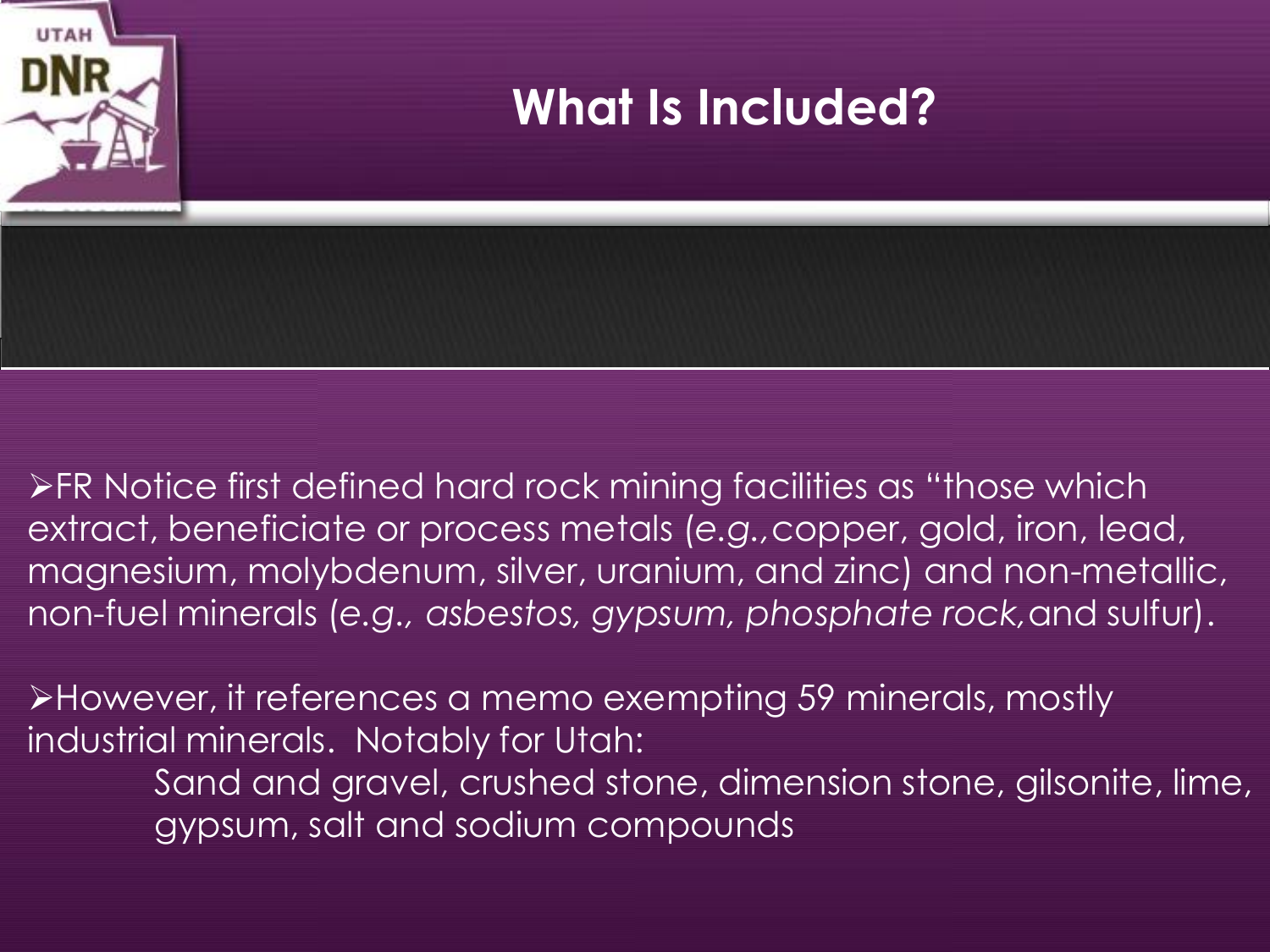

**>State program requires financial surety to ensure compliance with** reclamation standards meant to prevent releases, minimize disturbance, and reclaim affected land

EPA surety would include bond for *unplanned* releases of hazardous substances, along with all other on-site activities with hazardous substances. The formula they developed assumed unplanned releases would happen, no matter the mine plan or other regulation in place. It also lacked site specificity and relied on outdated information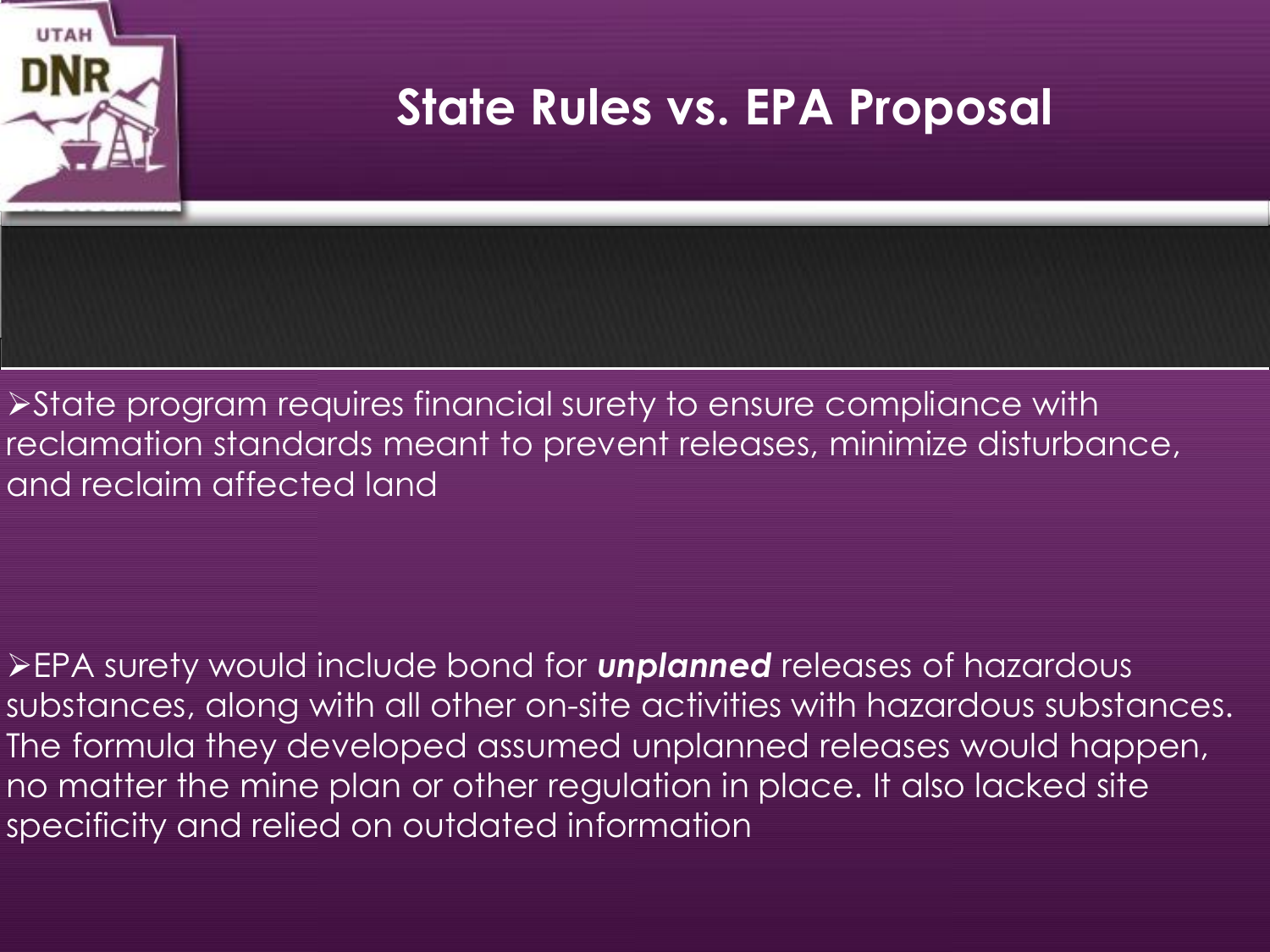# **States' Biggest Concern: Preemption**

### Under CERCLA section 114(d):

*…no owner or operator of a facility who establishes and maintains evidence of financial responsibility in accordance with this subchapter shall be required under any State or local law, rule, or regulation to*  establish or maintain any other evidence of financial responsibility in *connection with liability for the release of a hazardous substance from such facility.*

 EPA says "The statutory language on preemption is problematic, but a reality."

States proposed as far back as 2011 that the EPA take a "gap approach," they refused to do so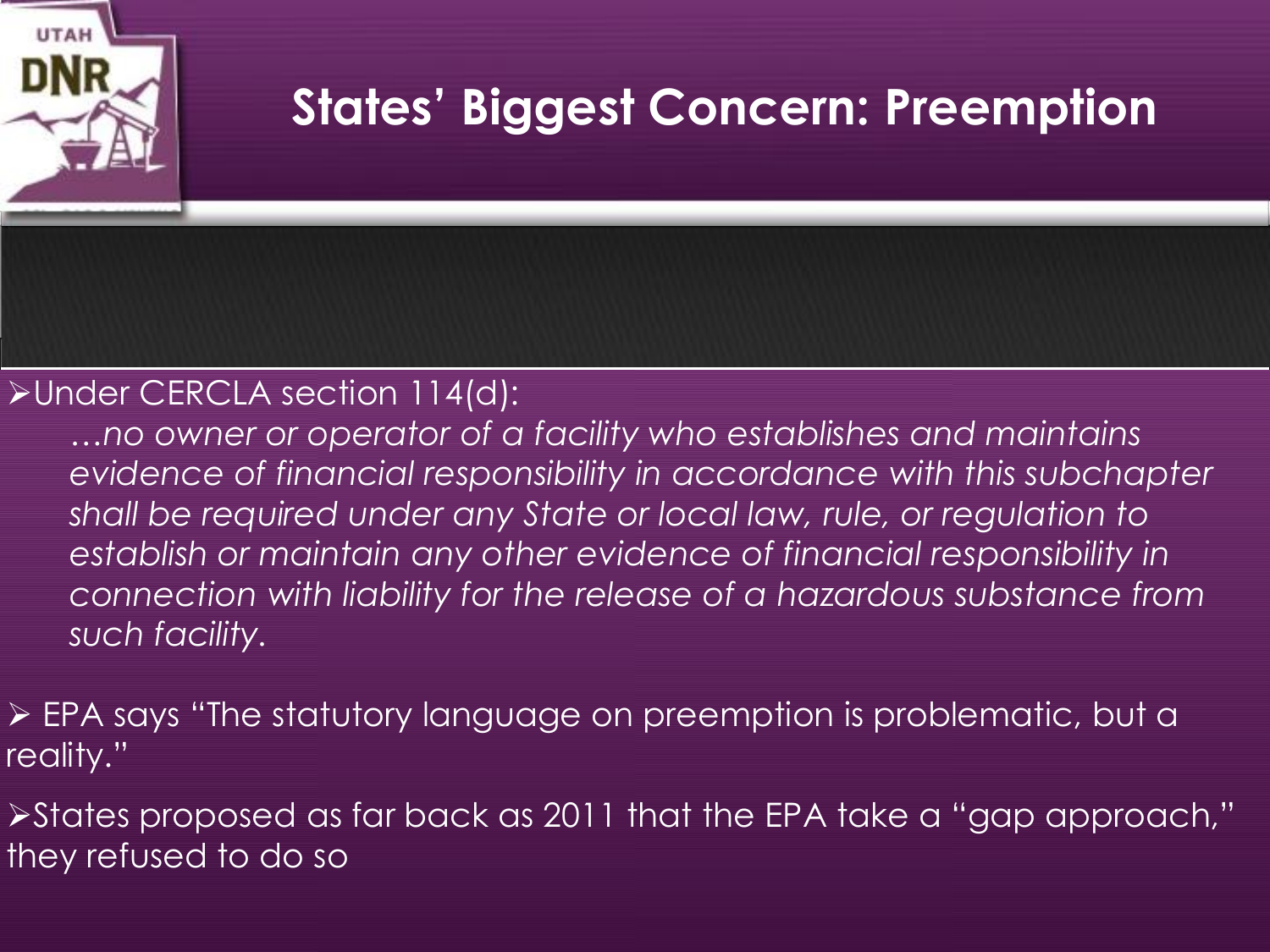

- Started when rule-making began in 2009 attempted to be as involved as possible
- Big effort began after the published rule –EPA finally agreed to meet with States on February 14, 2017
- Alaska, Arizona, Colorado, New Mexico, Montana, Nevada, South Dakota, Utah and Wyoming
- We included Utah DEQ jointly prepared a comment letter for Governor **Herbert**
- Utah did not submit detailed comments, but submitted a comment letter supporting the IMCC and other States' positions – No Rule Option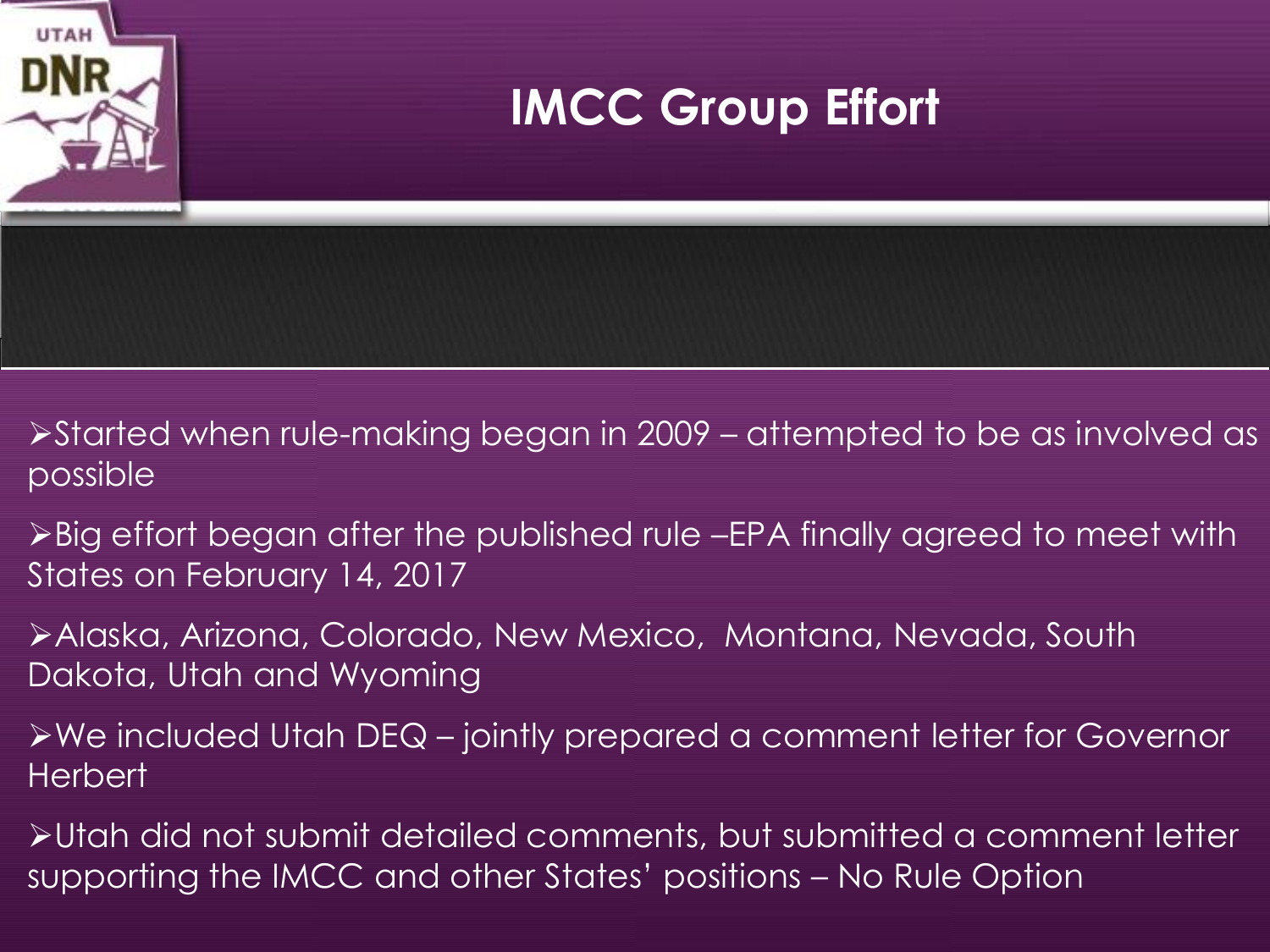

- Formula did not allow for site-specifity and included non-standard requirements with no basis or explanation (such as using a 24-hour 200 year storm event)
- Convoluted and hard to follow
- No credit for work done or bonding already in place
- Assumed releases would happen based on certain mine features in place and acreages, not actual risk- based on old cleanups, not actual mine data
- Huge numbers Billions of dollars per mine
- No bond-release mechanism
- Little explanation of how the money would ever be used
- >Assumed modern mining is conducted the same as 50-100 years ago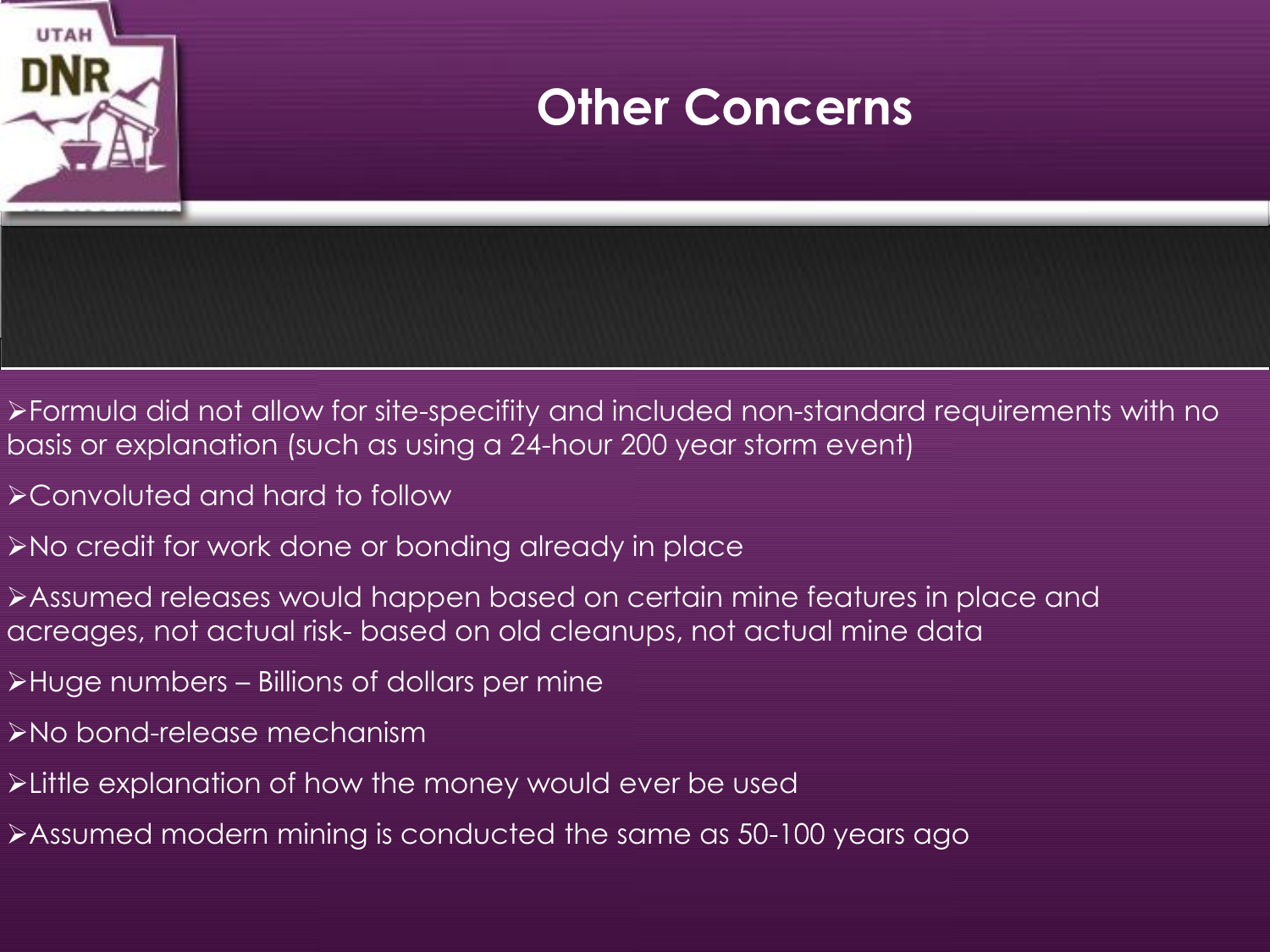

Utah participated with the other involved states in a phone call with the White House Office of Information and Regulatory Affairs on November 16, 2017 to supplement previous comments

December 1, 2017 – EPA announced no need for Federal Requirements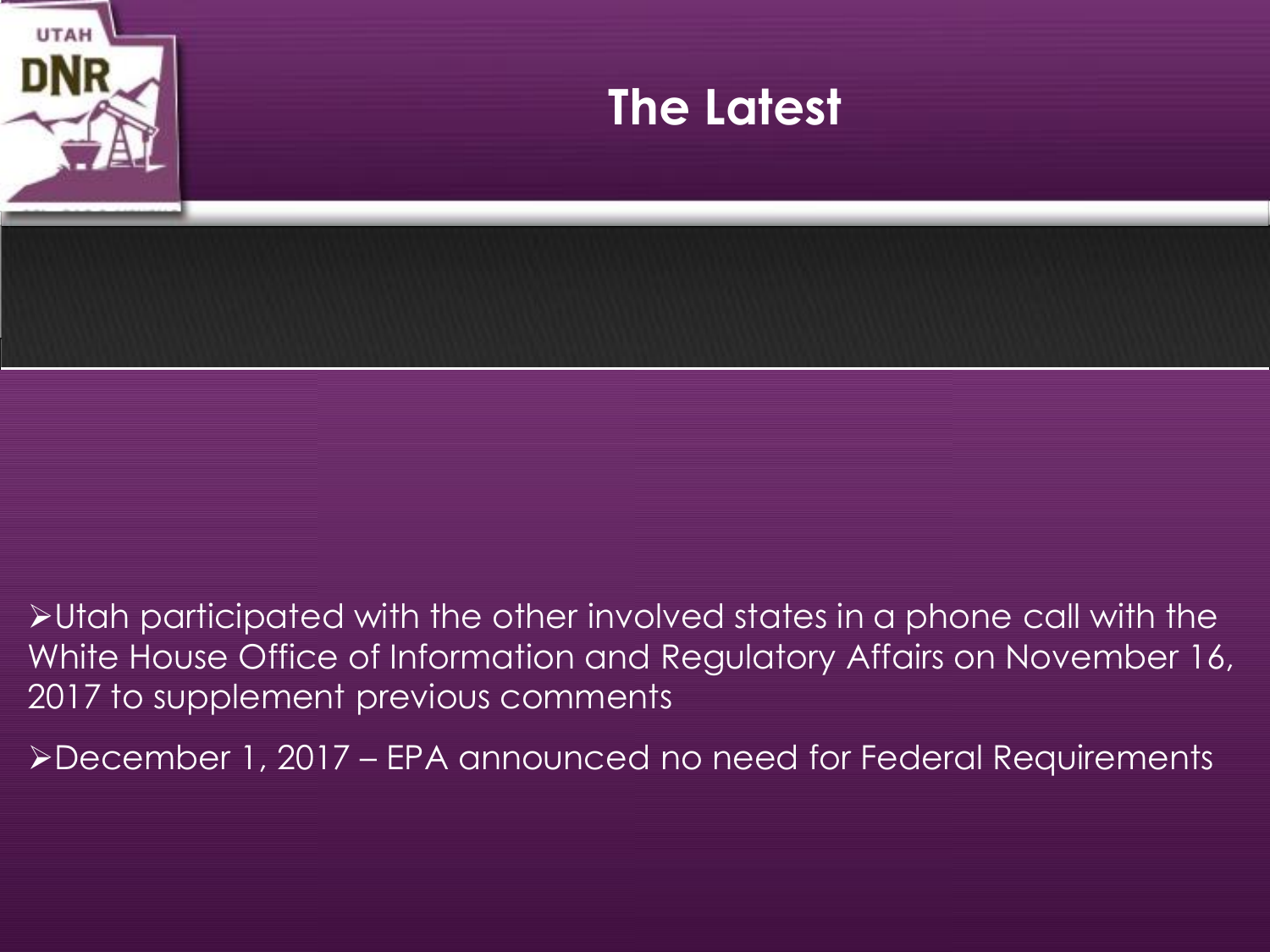#### **DRAFT JANUARY AGENDA** BEFORE THE BOARD OF OIL, GAS AND MINING DEPARTMENT OF NATURAL RESOURCES IN AND FOR THE STATE OF UTAH

A public meeting will be held on Wednesday, January 31, 2018 in the auditorium of the Department of Natural Resources, 1594 West North Temple, Salt Lake City, Utah. The meeting will be streamed live on the Department of Natural Resources YouTube channel. The link for the Briefing Session is \_\_\_\_\_\_\_\_\_\_\_\_\_\_\_\_\_, and the link for the Board Hearing is\_\_\_\_\_\_\_\_\_.

The Division of Oil, Gas and Mining will conduct a Briefing Session at 9:00 a.m.:

- 1.
- 2.
- 3.
- 4. Other
- 5. Next Month's Agenda and Division Calendar
- 6. Opportunity for Public Comment

The Board will hear the following Matters at 10:00 a.m.:

1. Docket No. 2017-027 Cause No. 139-150 – In the matter of the Request for Agency Action of NEWFIELD PRODUCTION COMPANY for an order establishing stand-up (vertical) 1280-acre (or substantial equivalent) drilling units for the production of oil, gas and associated hydrocarbons from the Lower Green River-Wasatch Formations within Township 4 South, Ranges 1 East and 1 through 3 West, USM, Duchesne and Uintah Counties, Utah.

*(This matter was continued from the October 25th, 2017, Board Hearing.)*

2. Docket No. 2017-015 Cause No. 139-145 – In the matter of the Request for Agency Action of NEWFIELD PRODUCTION COMPANY for an order granting an exception location for the Knoll 13-10-4-2-15-7H short lateral horizontal well located in Sections 10 and 15, Township 4 South, Range 2 West, USM, Duchesne County, Utah.

*(This matter was continued from the October 25th, 2017, Board Hearing.)*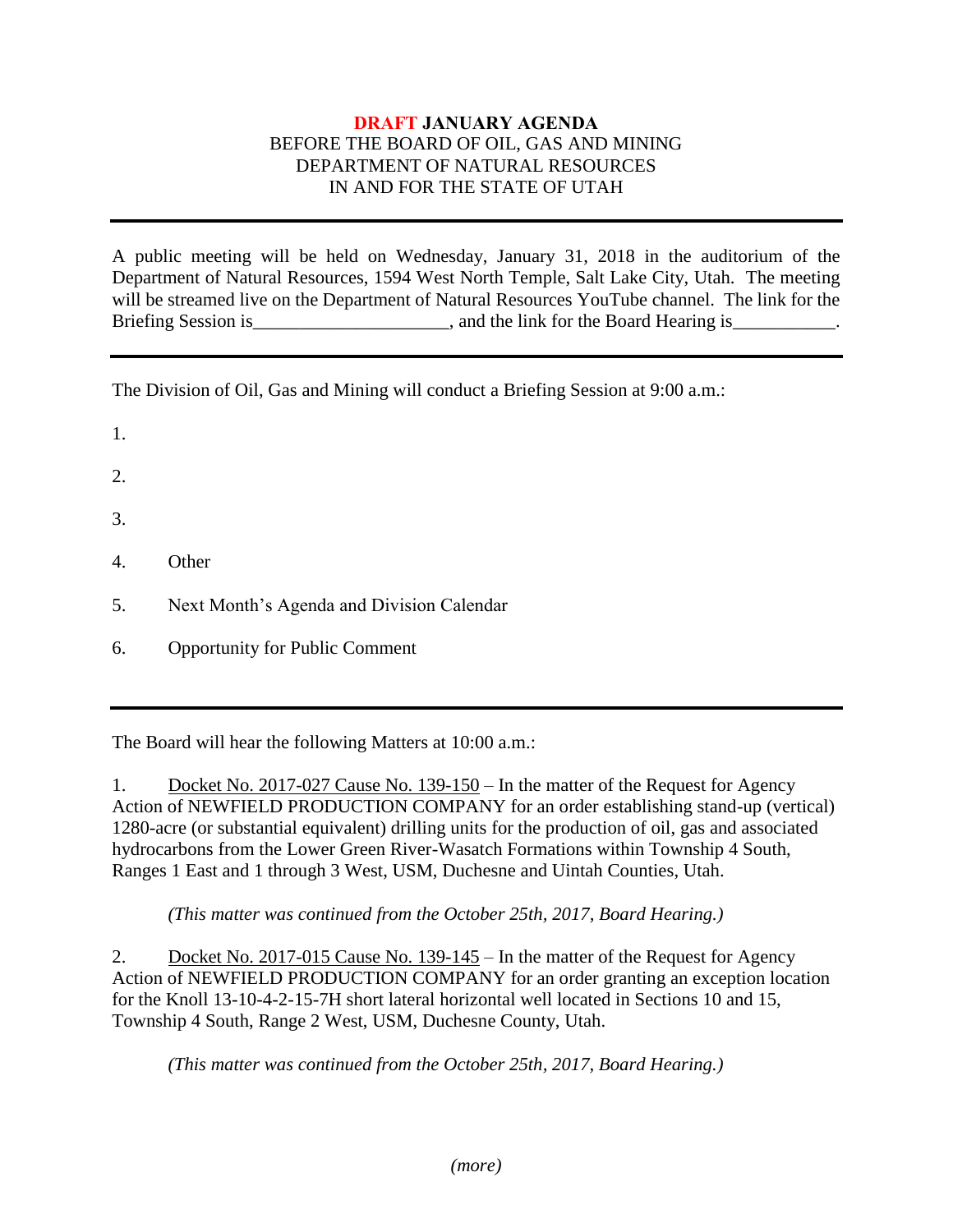#### **Board Agenda for January 31, 2018**

3. Docket No. 2017-024 Cause No. 139-149 – In the matter of the Request for Agency Action of AXIA ENERGY II, LLC for an order modifying the Board's orders entered in Cause Nos. 131-14, 139-42, 139-84 and 139-90 to establish 1,280 acre (or substantial equivalent) drilling units for the production of oil, gas and associated hydrocarbons from the Lower Green River-Wasatch (Colton) Formations, comprised of Sections 14, 15, 16, 17, 18, 20, 21, 22 and 23 of Township 2 South, Range 2 West, USM, Duchesne County, Sections 18 and 19 of Township 2 South, Range 1 West, USM, Duchesne County, Sections 14 and 23 of Township 2 South, Range 1 West, USM, Uintah County and Section 13 of Township 2 South, Range 3 West, USM, Duchesne County, Utah.

*(This matter was continued from the October 25th, 2017, Board Hearing.)*

Copies of the agenda are available a[t www.ogm.utah.gov](http://www.ogm.utah.gov/) and at the administrative offices. Pursuant to the Americans with Disabilities Act, persons requiring auxiliary communicative aids and services to enable them to participate in this hearing should call Julie Ann Carter at (801) 538-5277, at least three working days prior to the hearing. One or more members of the Board may participate electronically pursuant to R641- 100-600. The specified meeting location would serve as the anchor location for participation by the public.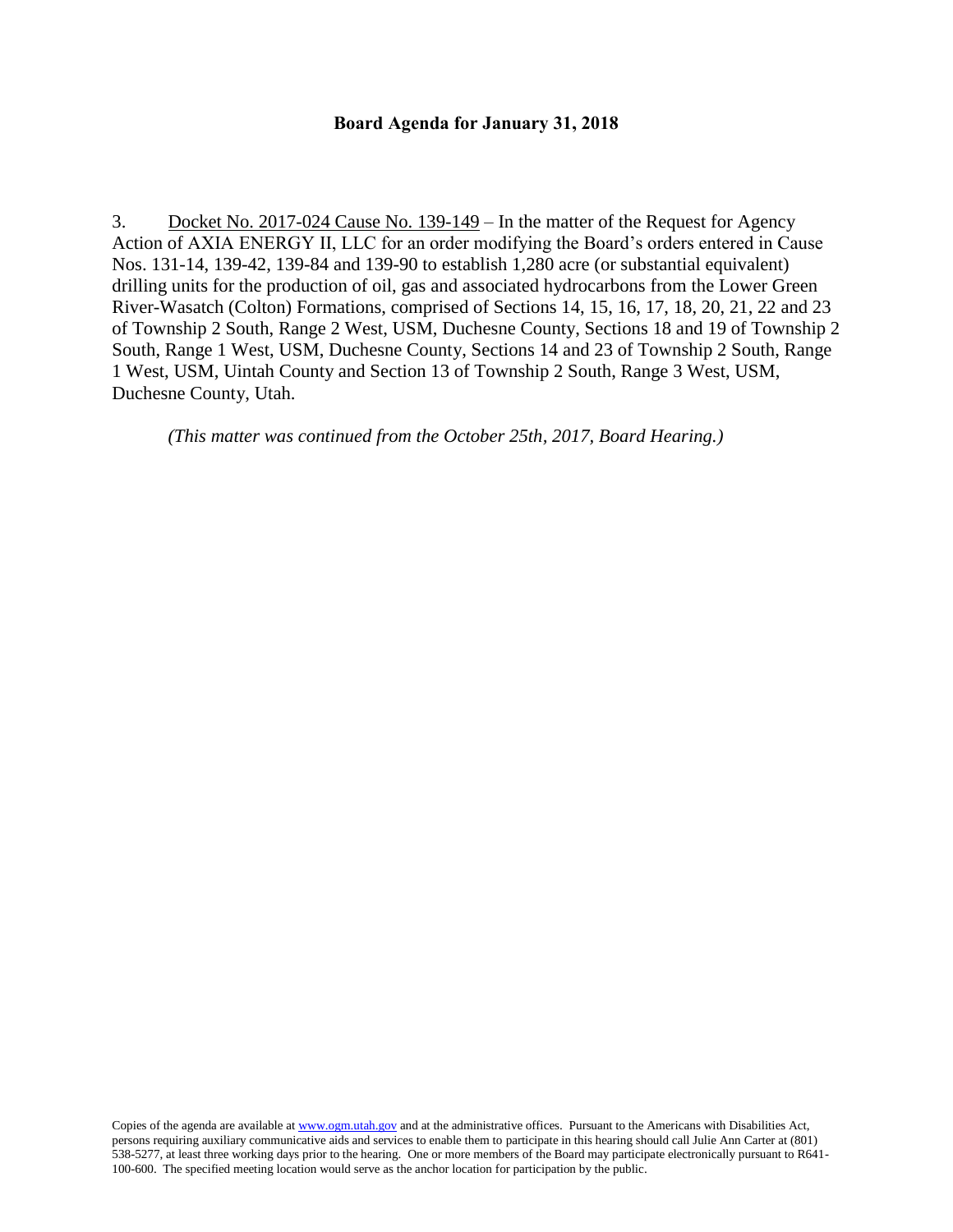| December 2017        |                         |         |                                                   |                |                                                                                                                                             |                                                                                                                                                                                                                     |  |
|----------------------|-------------------------|---------|---------------------------------------------------|----------------|---------------------------------------------------------------------------------------------------------------------------------------------|---------------------------------------------------------------------------------------------------------------------------------------------------------------------------------------------------------------------|--|
| Sunday               | Monday                  | Tuesday | Wednesday                                         | Thursday       | Friday                                                                                                                                      | Saturday                                                                                                                                                                                                            |  |
|                      |                         |         |                                                   |                | 1                                                                                                                                           | $\overline{2}$                                                                                                                                                                                                      |  |
| 3                    | $\overline{4}$          | 5       | 6<br><b>Board Hearing</b><br>Board Holiday Social | $\overline{7}$ | 8                                                                                                                                           | 9                                                                                                                                                                                                                   |  |
| 10                   | 11<br><b>Filing Day</b> | 12      | 13                                                | 14             | 15                                                                                                                                          | 16                                                                                                                                                                                                                  |  |
| 17                   | 18                      | 19      | 20                                                | 21             | 22                                                                                                                                          | 23                                                                                                                                                                                                                  |  |
| 24                   | 25<br>Christmas Day     | 26      | 27                                                | 28             | 29                                                                                                                                          | 30                                                                                                                                                                                                                  |  |
| 31<br>New Year's Eve |                         |         |                                                   |                | November 2017<br>Su M T W Th F Sa<br>$1 \quad 2 \quad 3 \quad 4$<br>$5 \t6 \t7 \t8 \t9 \t10 \t11$<br>19 20 21 22 23 24 25<br>26 27 28 29 30 | January 2018<br>Su M T W Th F Sa<br>$1 \quad 2 \quad 3$<br>$\sqrt{5}$<br>$\overline{4}$<br>$6\overline{6}$<br>7 8 9 10 11 12 13<br>12 13 14 15 16 17 18 14 15 16 17 18 19 20<br>21 22 23 24 25 26 27<br>28 29 30 31 |  |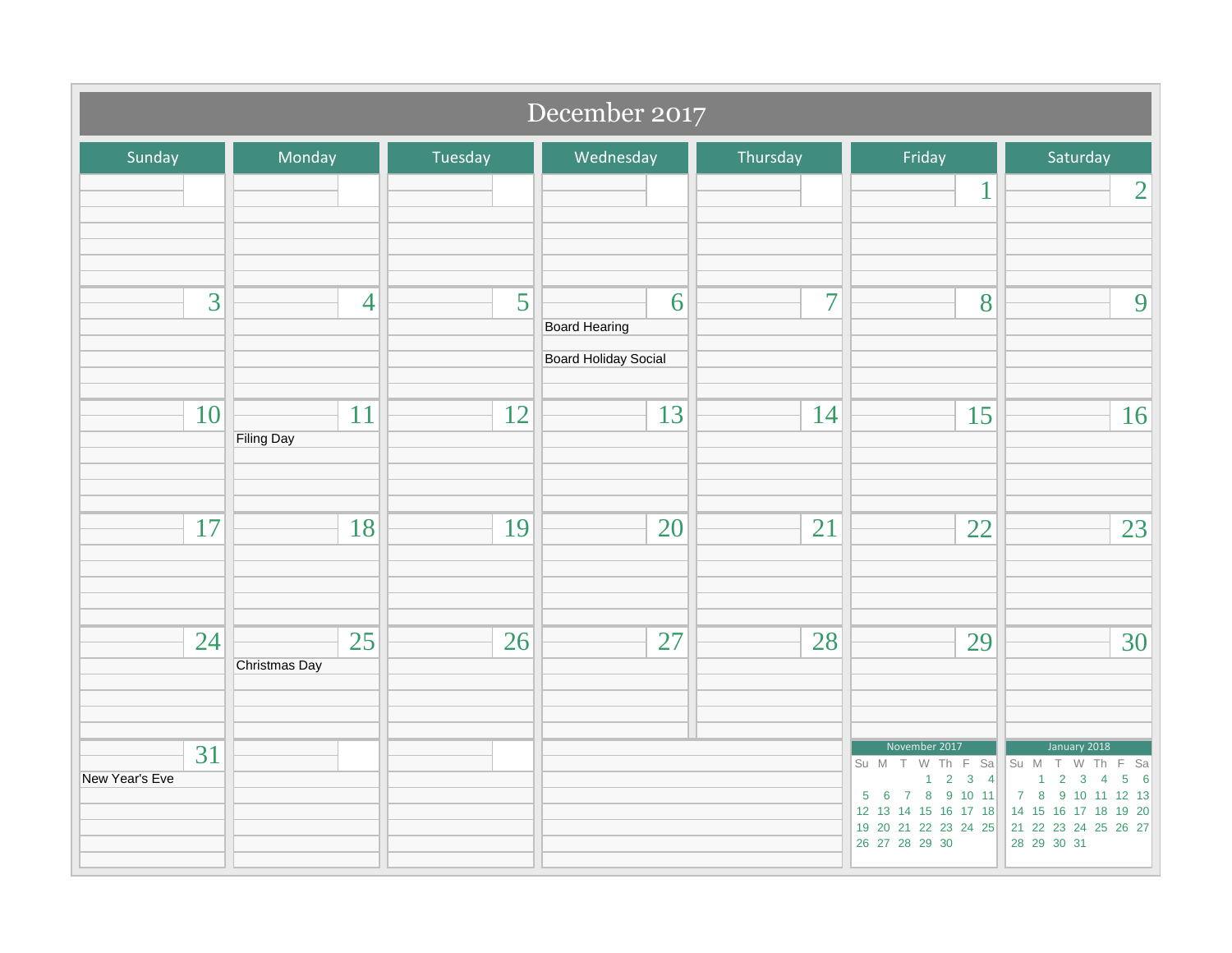| January 2018   |                                                                      |                |                            |                |                                                                                                                                                                                        |               |  |  |
|----------------|----------------------------------------------------------------------|----------------|----------------------------|----------------|----------------------------------------------------------------------------------------------------------------------------------------------------------------------------------------|---------------|--|--|
| Sunday         | Monday                                                               | Tuesday        | Wednesday                  | Thursday       | Friday                                                                                                                                                                                 | Saturday      |  |  |
|                | $\mathbf{1}$<br>New Year's Day                                       | $\overline{2}$ | 3                          | $\overline{4}$ | 5                                                                                                                                                                                      | 6             |  |  |
| $\overline{7}$ | 8                                                                    | 9              | 10<br><b>Filing Day</b>    | 11             | 12                                                                                                                                                                                     | 13            |  |  |
| 14             | 15<br>Martin Luther King, Jr.                                        | 16             | 17                         | 18             | 19                                                                                                                                                                                     | 20            |  |  |
| 21             | 22                                                                   | 23             | 24                         | 25             | 26                                                                                                                                                                                     | 27            |  |  |
| 28             | 29<br><b>Exhibits Due</b><br><b>Legislative Session</b><br>Commences | 30             | 31<br><b>Board Hearing</b> |                | December 2017<br>Su M T W Th F Sa Su M T W Th F Sa<br>10 11 12 13 14 15 16 11 12 13 14 15 16 17<br>17 18 19 20 21 22 23 18 19 20 21 22 23 24<br>24 25 26 27 28 29 30 25 26 27 28<br>31 | February 2018 |  |  |